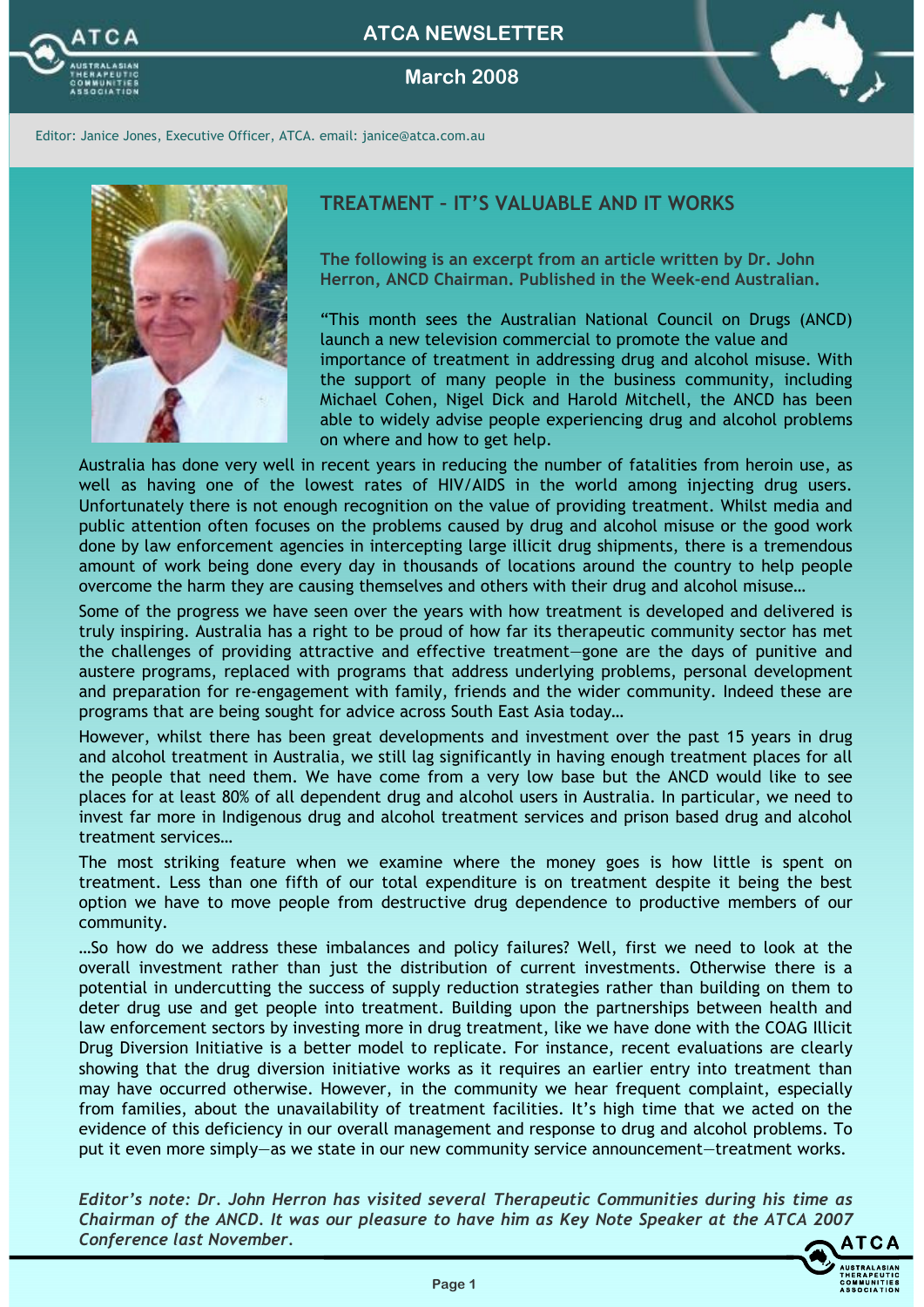

March 2008



# **ATCA NEWS**



### BOARD REPORT

## by Lynne Magor-Blatch ATCA Chairperson

The highly successful 2007 conference in Melbourne provided the ATCA with an opportunity to celebrate the many achievements of the past 21 years and to reflect on our directions for the future. The provision of funding in 2006 by the Australian Government, together with funds generously provided by many of our member organisations, enabled us to expand the Association's base of operations and to engage Janice Jones as our Executive Officer. We can point to a number of important achievements that have resulted from our ability to establish the ATCA Secretariat and to appoint an Executive Officer.

In the past two years membership of the ATCA has grown from 26 to 30 organisations operating 41 TCs. Importantly, we are now assessing eligibility for membership from organisations that have either established themselves as Therapeutic Communities, or are working towards TC status in a variety of settings – alcohol and other drug, mental health and corrections. We have also established strong links with our European and UK counterparts, including invited membership of the Addiction TC Advisory Group of the Community of Communities, which is the centre for quality improvement for Therapeutic Communities governed by the Royal College of Psychiatrists in the UK. The Board is currently working towards the development of Australian standards, utilising information from a number of established national and international tools.

The Executive Officer and Board members have met with Members of Parliament and Government Departments – both Federal and State, as well as National and State peak bodies to promote TCs, and we are now represented on a number of national bodies. Members have been directly supported by the Executive Officer and through the redesigned website, which now includes a member's chat room to facilitate a means of communication and support. We are now also producing regular quarterly newsletters and the Board is currently developing a Strategic Plan which will define the future business plan of the Secretariat.

Other activities for the coming year include the development of a research project that will investigate the efficacy of the Therapeutic Community model as a treatment for co-occurring disorders, and participation in the ANCD's Asia-Pacific Drug Issues Committee's Twinning Project aimed at promoting supportive partnerships between locally based alcohol and other drug agencies in Australia, New Zealand, the Pacific and South East Asia.

At the 2007 AGM, Lynne Magor-Blatch (ADFACT/Karralika, ACT), Garth Popple (WHOS, NSW/Qld), Eric Allan (Odyssey, Vic) and Gerard Byrne (Salvation Army, Recovery Services Command) were returned unopposed. Following the AGM, we farewelled Pam McKenna after her long association with the Board, and since that time have joined with her WA colleagues in wishing her well in her retirement from the sector. Pam has provided a huge contribution to the Association and the sector, and will be greatly missed. Antigone Quince from Windana in Victoria has been seconded onto the Board to fill Pam's vacancy for a 12 month period. I was honoured to be elected Chairperson, Barry Evans (Buttery, NSW) was elected Deputy Chair, Gerard Byrne is again Treasurer and Eric Allan is once more our Public Officer. Other Directors are Carol Daws (Cyrenian, WA), Mary Alcorn (Mirikai, Qld) and Stuart Anderson (Higher Ground, NZ). As a Board, we look forward with enthusiasm to working with our members in 2008.



The ATCA Board (clockwise from top) Gerard, Lynne, Antigone, Garth, Eric, Barry, Stuart, Mary, Carol.

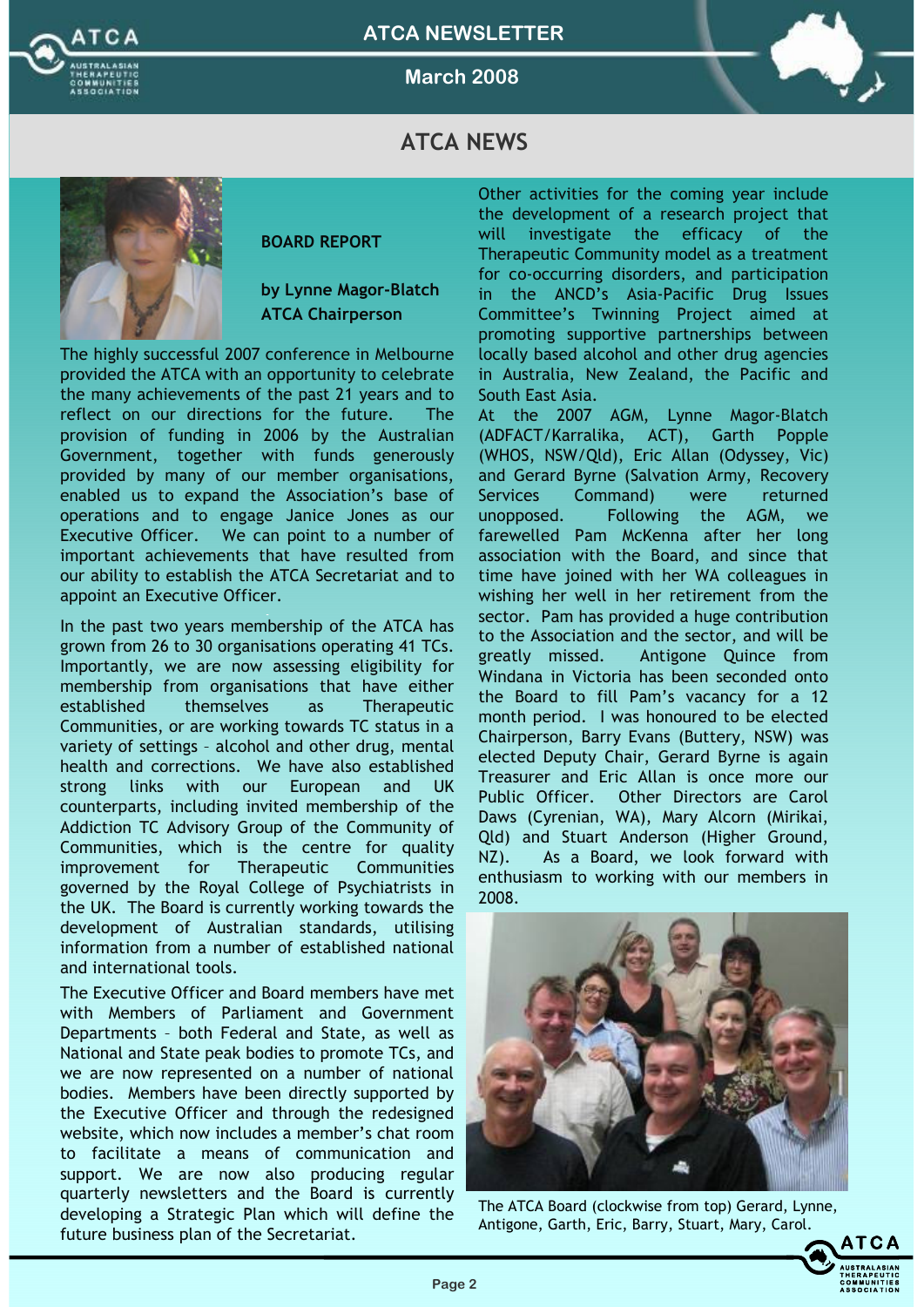



March 2008



# TC NEWS

## THE LAST VICE

### by Kate Hewett, Director, Kamira Farm

Have you ever heard of 'the last vice"?

That legal substance that cuts life short through torturous deaths.

Or perhaps you have heard your colleagues discussing how 'you can't take that away from them, it's the only thing they have left!'.

This substance that perpetuates the cycle of poverty, whilst making obscene profits for its manufacturers and Governments worldwide.

I have heard all the rationales for why we should leave our clients with their last vice and I have quietly continued my focus upon the drugs we have been funded to treat. Yet I live in hope that some day we/I would be brave enough to challenge the last vice.

We all know the harms of tobacco use. I could rattle off the statistics, effectively fluffing up the word count for this article, but we know the harm, we see the harm.

I have had young mums explain to me that they are out of money this week and need to pay less rent so they can buy formula and nappies for their babies, while a cigarette smoulders in their finger tips. How it feeds this cycle of poverty.

I see the bronchial illness the mothers and children suffer from. Witnessed asthma medication in one hand and a cigarette in the other.

I transport infants and toddlers to Drs appointments with chronic ear, nose and throat infections.

These infections common to infants and toddlers living in smoking environments, often end in surgery for adenoid removal and grommets being positioned.

I, like many of us, have watched loved ones die horrific deaths from lung cancer and other tobacco related illnesses, and still I am not brave enough.

Kamira Farm has followed recommendations designed to minimise tobacco use. There exists one small portion of land behind the back shed, under a tree where smoking is permitted. No furniture lives there, no creature comforts, not even a 'cuppa' is permitted to coincide. The pathway is a goat track and it is not lit. There is no such thing as a smoke break but rather stretch breaks and they do not interrupt the program for the day. Strict guidelines exist for smoking whilst on an outing and the same rules apply whilst on camping trips. It is true that these actions have probably led to a reduction in tobacco use and also drawn to the clients' consciousness the deliberate decision they are making each time they chose to 'have a smoke'. Yet they still smoke.

Kamira's program extends into fitness, well being and healthy diets. We employ consultants for their expert services in yoga, meditation, nutrition etc. Evaluations of these additionally services support beyond doubt the conviction the clients have to improving their lives. But yet I still support them to smoke.

The tide is turning.

## ATCA WELCOMES FOUR NEW MEMBERS

The Following organisations were welcomed as Provisional Members of the Association in February;

Ngara Nura Therapeutic Program, Long Bay Correctional Centre NSW

Serenity Lodge - Rockingham WA

The Salvation Army Basin Centre - The Basin Vic

Care NZ – Wellington New Zealand

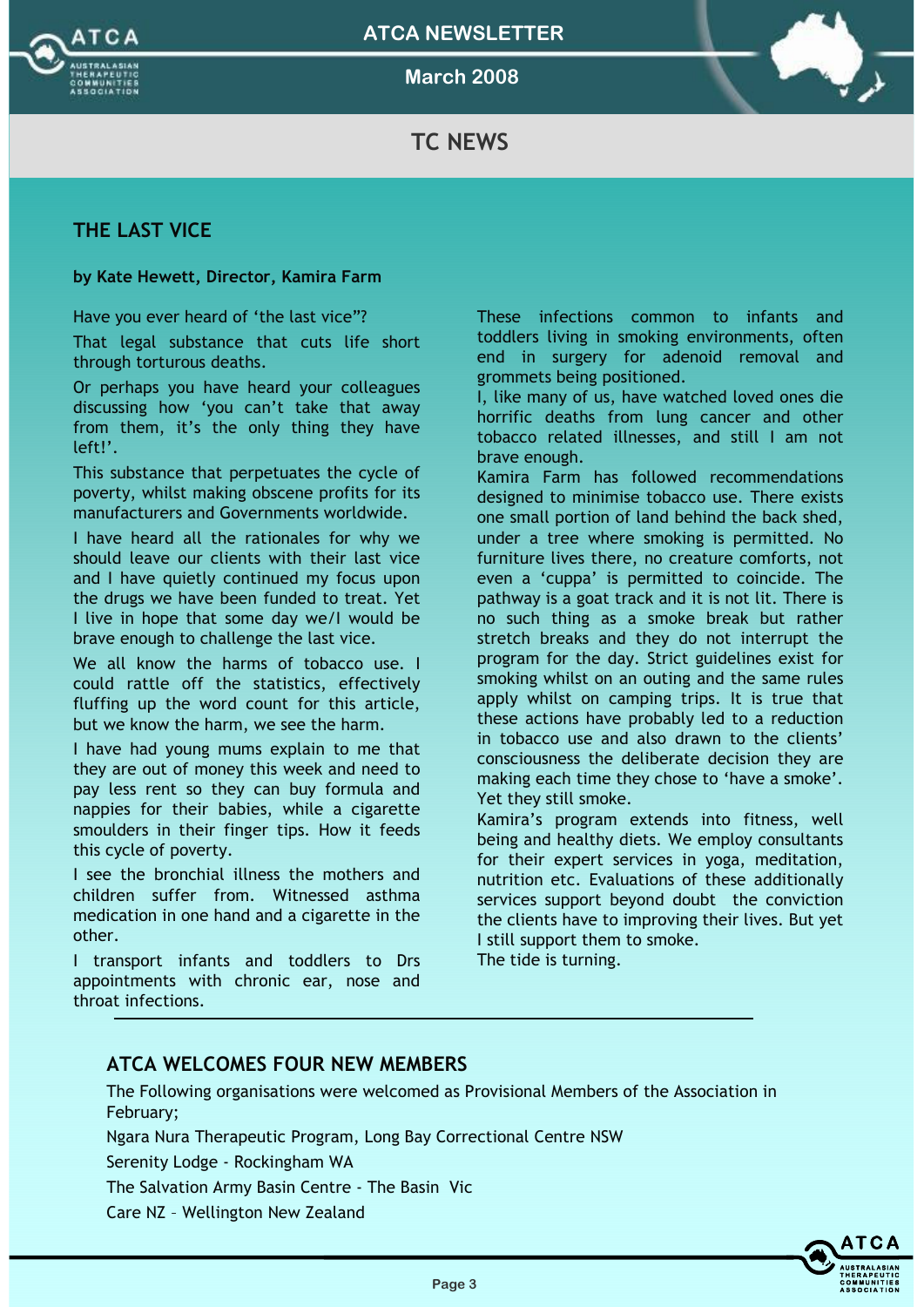

March 2008



# TC NEWS

# FIRE AT CULLACABARDEE – HOW THE TC SURVIVED

Residents and staff from Cyrenian House tell their story

The day the fire came, we were going about business as usual… No-one suspected we would have to grab what we could and evacuate until the fire had run its dangerous course… 'The alarm sounded and staff responded quickly…we gathered together … We could see the helicopters water bombing trying to contain the blaze... At that point it looked a long way off but we could see it was big' Sarah 20yrs.

Staff turned on reticulation, gathered keys, and organized the evacuation.

Resies gathered onto the buses, all chalets and rooms were checked,

the children in the crèche and crèche staff were informed, people off the property were located and informed and the whole community left the property together.

Off the property fire brigade were directing traffic away from the blaze, people where driving frantically trying

to save their property or let animals out… The smoke filled the sky like a haze. Whiteman Park was evacuated and all surrounding roads where blocked off.

There was already in place a well practiced evacuation plan… Mums, children, residents and staff all met together at the emergency rally point in Ellenbrooke.

Vans, work vehicles, staff cars and the Ute pulled in from various directions… Inside everyone sat together, staff were on the phone making plans, ringing emergency services, management and family and friends and ensuring everyone was safe and accounted for.

At this point emergency services made it clear we would not be going back onto the property that night. The whole community needed to be co-coordinated into safe accommodation for the night.

Lunch in the park – a little cool relief

the night and was now completely surrounding the property… the firefighters were working on containing it… the roads in and out of the property were closed off... we weren't going back that night that was certain' Kate 35yrs

'On the second day we arranged a meeting from outpatients for the whole community…People who had been out for the night… mums and kids, staff, welfare and management all met down the park at lunch time.. Medications were organized and reissued and any medicines were properly dispensed… Eleanor 34yrs

'Welfare organized lunch and clothes for us to wear… We called our families and friends to let them know we were all right… We all went to a meeting together… We stuck together…Staff were amazing...' Beth 28

The community spent the second night out in the arranged emergency accommodation.



over some of the day staff, food was organized for children and plans were made. Some organized lifts and went to safe accommodation with family or friends while the others went together to stay the night at Palmerston Farm. 'Thank goodness for Palmerston and Serenity… Thank

Everyone was helpful, night staff came in and took

goodness for good pizza shops … Palmerston were amazing… everyone came together to help out… we were offered dinner… donations of towels and soap… and beds to sleep, we all slept together on

> mattresses in the group room…the guys in one room the women and children in another,' Kelly 22yrs

'We had a home group that night in the group room. We checked in our feelings…we shared with the guys at Palmerston what had gone on… offered each other support … it was really a unifying experience…' Mark 20yrs

'The next day we found out the fire had moved in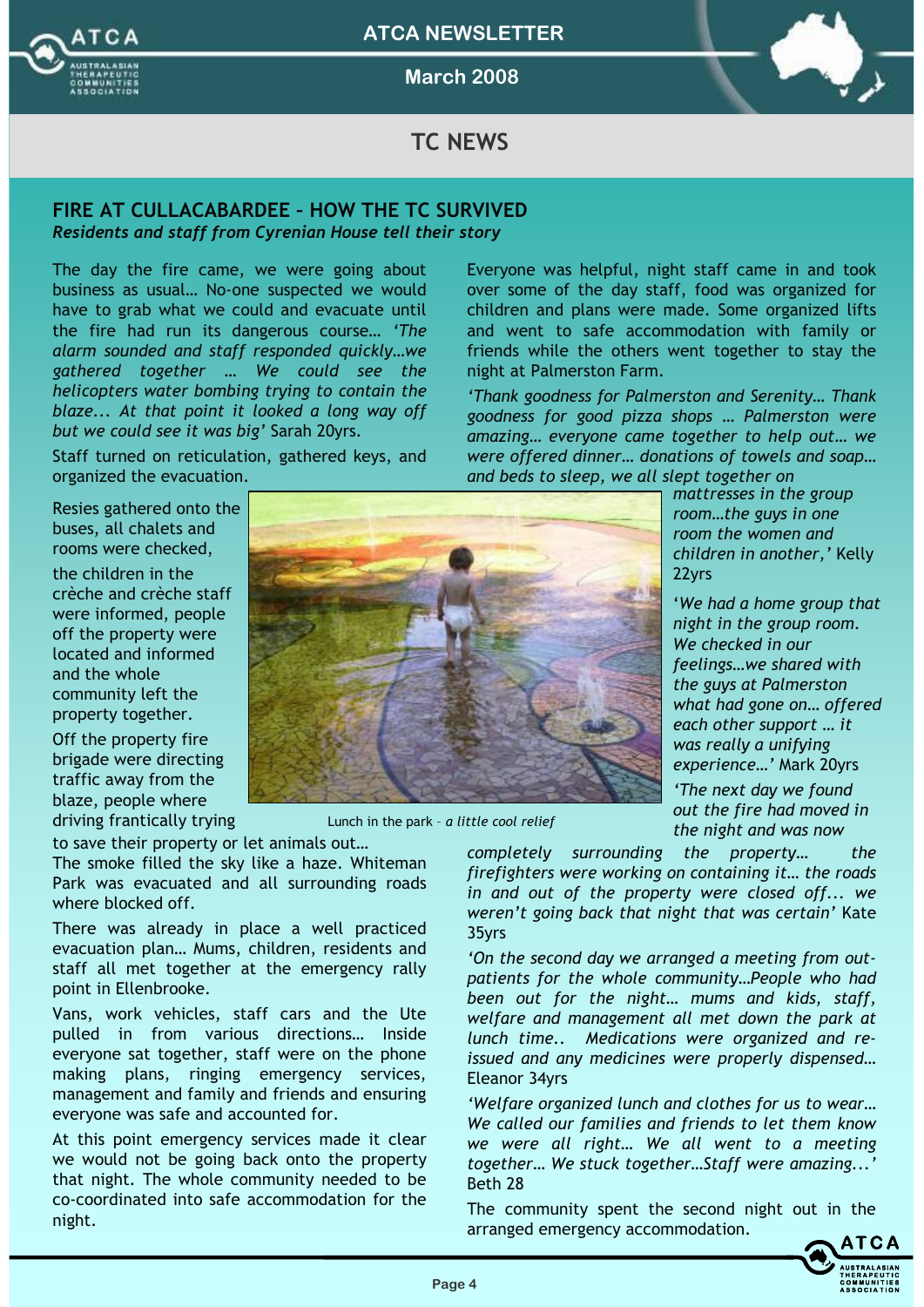



March 2008



# TC NEWS

It was uncertain as to when exactly the roads to the rehab would be open, if there was any damage to the buildings and when we would be able to get clothes, medication or personal belongings. Management kept up to date with the news as things unfolded so we knew what was next.

'Some people were getting stressed, we really needed to support each other at this time… we wanted to get back, we didn't know if all our things were gone in the fire or not, how long we would be out for.. It wasn't all easy'… Brett 22yrs

'I had to organize formula for my baby, Reonna was great, we rang to inform DCP about where we were staying each time we had a change of plan, I was glad I wasn't on my own with this' Keira 32yrs

'When we finally got the word to go home we were all relieved, we packed up our things and headed back. Driving back we didn't know what to expect.' Sam 20yrs

'Down the driveway.. we were shocked.. the whole property was burnt… … the bush was completely black,… The fire brigade had saved the buildings… it was really frightening just how close the fire actually came… really, it came right up to the buildings… the art rooms…the houses… it was really frightening… amazing that they saved it..' Judy 45yrs

'It must have been a big fight to keep the fire back… We were all so grateful… grateful to the rehabs, the fire brigade it makes you realize just how dangerous fire really is' Amy 26yrs

The TC was able to manage on what it knew best. .. responding well to crisis, reaching out, supporting each other. By remaining open and flexible, sharing who we are our strengths and weaknesses in adversity, we learn through experience how to hold ourselves and support and care for others. This is what the TC is.

The fire evacuation was successful and people were well supported. What we realized on this day especially was that 'Therapeutic Community' did not stop at the gate... That we are also part of a whole and greater community of people who are kind, dedicated to what they do, loving, generous and supportive…

Knowing this is a gift.



The devastation

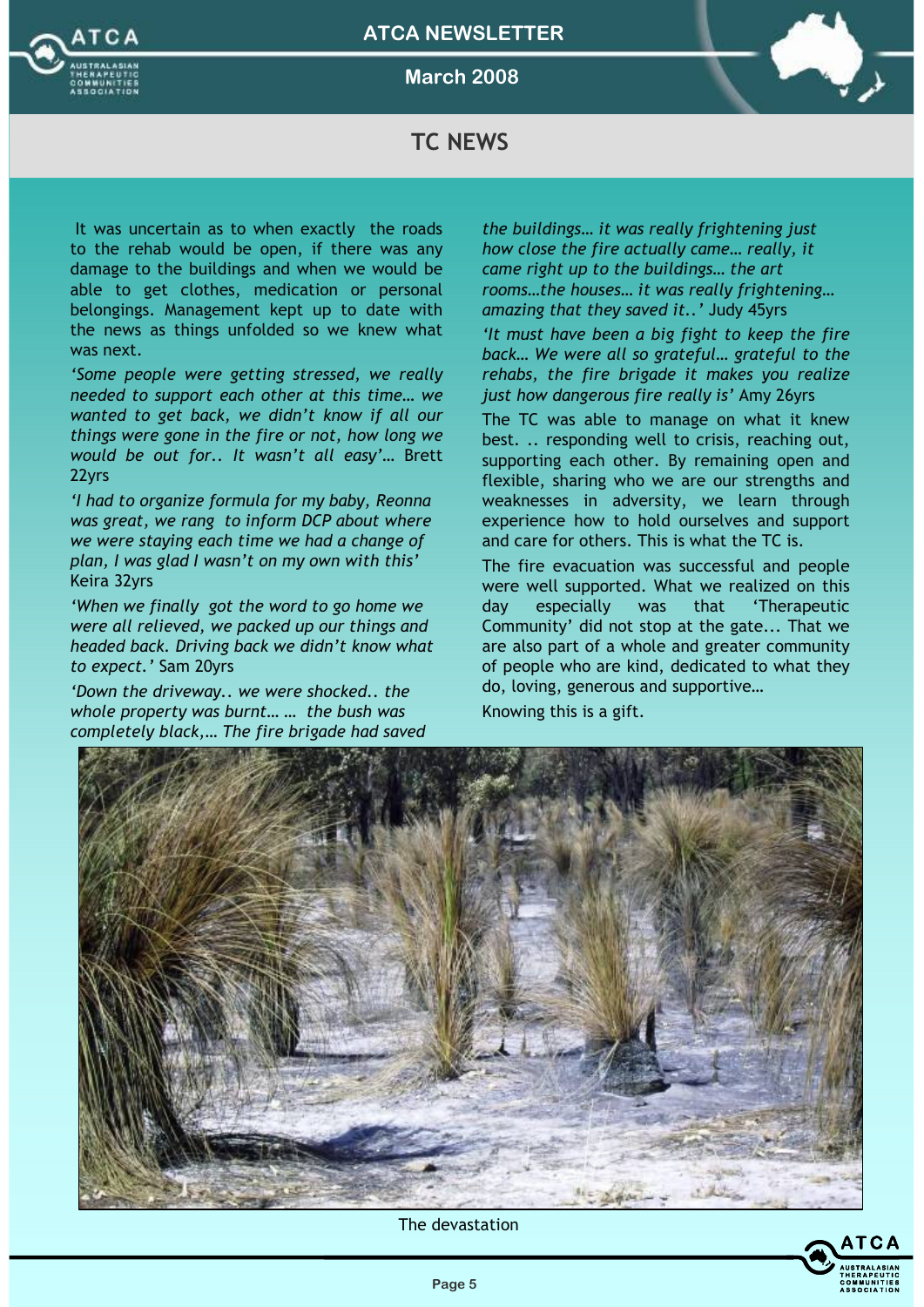

March 2008

# CONFERENCE WRAP-UP

## 2007 ATCA CONFERENCE

### by Eric Allan, Conference Committee Chairperson

It was with great pleasure that the staff and clients of Odyssey House Victoria, Windana and the Youth Substance abuse Service in a collaboration with Janice Jones Executive Officer of the ATCA hosted the 21<sup>st</sup> annual ATCA Conference "Past, Present & Future" held at the Park Hyatt Hotel, Melbourne from the 14th to the 16th November 2007.

We were indeed privileged to have:

Mr. Nigel Dick AO, to open and M.C. the first day of the conference

Dr. John Herron, Chairman of the ANCD address the conference delegates

Dr Rex Haigh and Natalie Wood of the Royal College of Psychiatrists' Centre for Continuous Quality Improvement.

Mr. Daryl Smeaton, CEO of the Alcohol Education and Rehabilitation Foundation

Alfonse Joseph from the World Federation of Therapeutic Communities sending congratulations from Monsignor William O'Brien.

Joe Lamberti, the founding President of the Association speaking of the early years of the Association.

Mr. James Pitts from Odyssey House N.S.W. taking us through a history of the TC movement in Australasia.

Ms. Gill Calister of the Drugs Policy Services Branch, Victorian Department of Human Services.

Delegates arrived from all over Australia, New Zealand, the U.K and America to join us in what was an inspiring and highly charged conference. The theme of past present and future was one that fitted celebration and the coming of age of the association.

Presentations and photographic displays of years gone by showed the establishment of TCs around the country. They also served as an interesting anthology of fashion through the last 21 years with depictions of early building projects being carried out by staff, residents and volunteers of various agencies. These people were the heart and soul of the establishment of Therapeutic Communities in Australia and New Zealand. We heard of the international history of the movement From Dr. Rex Haigh in an extremely interesting key note address.

Many delegates took the opportunity to showcase new initiatives from their programs which gave others the opportunity to draw on the rich tapestry of knowledge and experience at the conference. Delegates were given the opportunity to consider everything from standards developed in the U.K by the Royal College of Psychiatrists Centre for Continuous Quality Improvement to some very interesting presentations on the use of creative therapies and promoting Insight Through Group feedback via the Use of Psychometric Assessment as an intervention in itself in a Therapeutic Community.

On the second evening of the conference we held the Gala Dinner and presentation evening hosted by Mr. Tony Charlton AM. The ATCA chose to acknowledge those people who have made a significant contribution to the movement along with those who had contributed through the development of innovative practice. Congratulations to all those who received awards. We were all treated to the very talented Sweethearts Dance Band and many delegates took the opportunity to dance the night away.

The conference wrapped up with a forum chaired by Mr. David Crosbie CEO of the Mental Health Council of Australia including Senator Lynn Ellison focused on the way forward for T.C's into the future and how best to influence the decision makers about the efficacy of the movement.

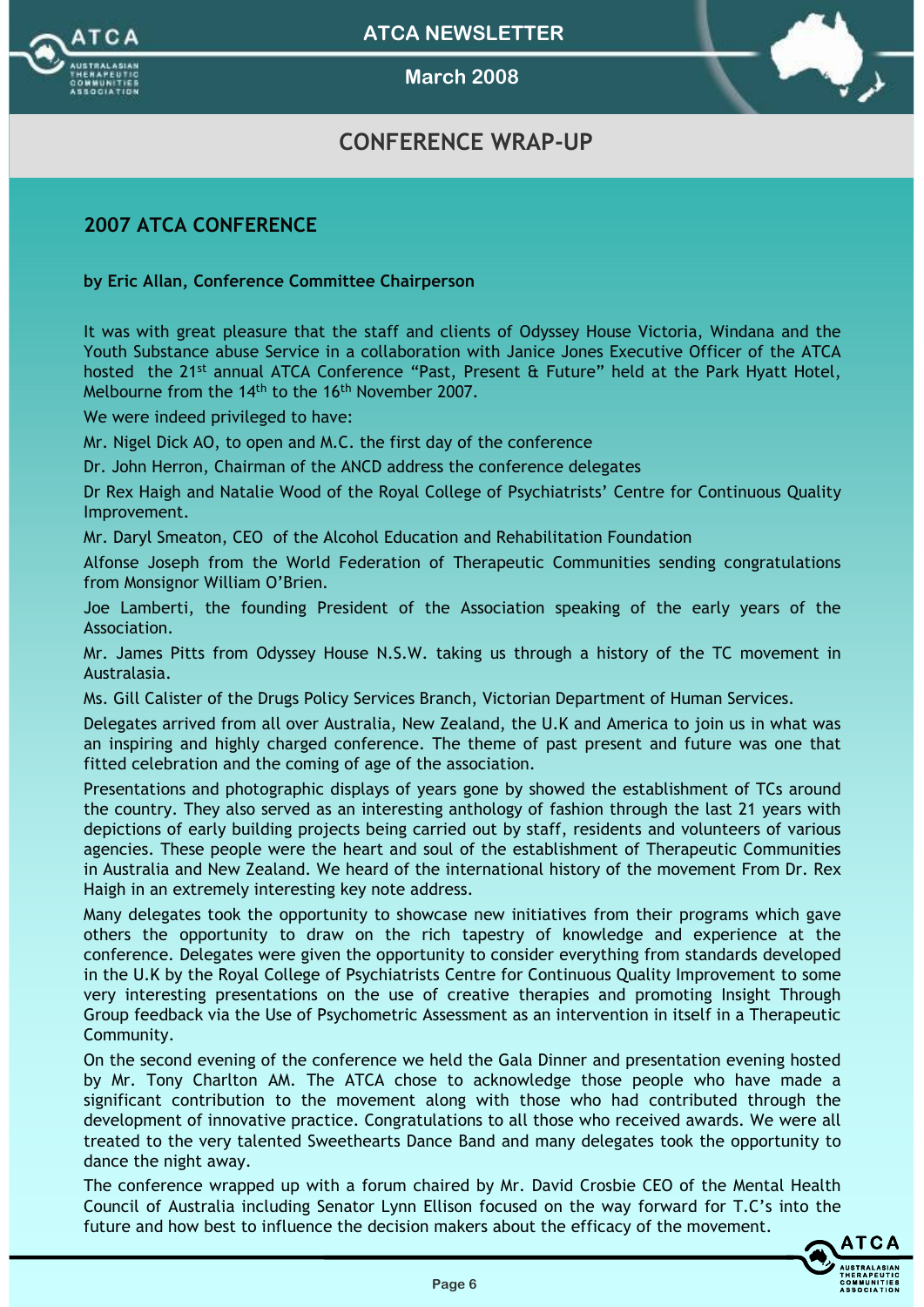

March 2008

# EXPERIENTIAL LEARNING

### LIVING LEARNING EXPERIENTIAL WORKSHOP by Susan Pepper, Odyssey House Vic.

Immediately following the ATCA conference 15 brave souls headed off from a city hotel in Melbourne to Lyrebird Park, an adventure campsite/conference centre, tucked away in a beautiful valley off the road to Warburton. We were participating in a short intentional community experience.

Apart from our bags, we soon discovered that we had each brought with us expectations of the weekend, that were as varied as everything else we brought. Initially, some people were expecting bag searches. Some people thought the weekend would be highly structured with consequences for being late to group, and not doing what was expected. So it was somewhat of a surprise, and relief, that apart from some set times for community meetings, small groups and meals, we could do what we decided we would do. The structure was ours to create, if indeed we wanted any more structure, and group time was ours do what we would with it.

On reflection, what was available was an opportunity to create a community experience. What we collectively experienced, at least initially, was frustration at not knowing what was happening or what was expected, and the way we each dealt with that frustration.

Interestingly, the first issue that came up was about leaving – was it OK for people with cars to drive to the local shops when they decided to? As the group discussed this, it became obvious that we needed to have a protocol or agreed approach to making decisions, including how to make the decisions about how to make the decisions. It was back to basics – how would the group make its decisions – voting? consensus? What would happen if people did not cooperate? Another issue that the group spent a lot of time on was what would we do Saturday afternoon? Have unstructured free time? Workshops to allow people to share their skills, and for others to learn?

Tensions from varying expectations also played out in small group time, and it was here, in particular, that I discovered what I had brought with me other than clothing. Questions abounded. Were we dealing with the behaviour in the here and now – one of the roles of group work in a TC? Were we sharing our personal stories? What role did the facilitators play? What was it all about anyway? How would we deal with conflict?

The weekend was one rich in learning, and this short piece does not in anyway reflect the multilayered learning that was possible from participating in the weekend. I left with a deeper understanding of communities in action, and the role I play, but also with some frustrations at my expectations of others something I had also found packed in my luggage!

I took home with me the delight of an early morning walk to the nearby creek to check out the freshwater mussels, the experience of meeting people from other TCs, the pleasure of being able to give to others in the creative writing workshop I ran, and a stronger sense of myself in community (and my preference to isolate in the evenings!).

### EXPERIENCE OF A TC WORKSHOP by Tim Drowne Cyrenian House WA

This workshop was designed as an experience of Therapeutic Community not drug rehabilitation. Incredibly the various AOD workers that attended initially wanted to recreate a drug rehabilitation environment. (When we can create anything we want, we re-create the familiar!).

This highlighted the difference between "pure TC" and "TC with an agenda" (ie. AOD rehabilitation) raising the question how much are we TC and how much are we rehab? Being a D&A rehab means that we need to support the TC with various principles/strategies (eg. Development of personal responsibility, identification of & response to destructive behaviours) but I believe we need to be careful not to control the TC with these strategies, otherwise we begin to lose the nature of the TC – community is the method.

The weekend highlighted that "community is". Pure TC acknowledges that community is not created, but is the instant result of bringing a group of people together. Community always has a structure, whether formal or informal, transparent or hidden. Sometimes the true structure of community is hidden behind the appearance of structure.

Our community was formed with the single goal of experiencing a TC environment. To do this it took at least a day for people to drop their expectations and adjust to community. People felt insecure initially without rules and social agreements were slowly being formed and reached. But all this happened without any input from the facilitators who were observers of the process and participated as community members, providing honest personal feedback much more frequently than clinical feedback.